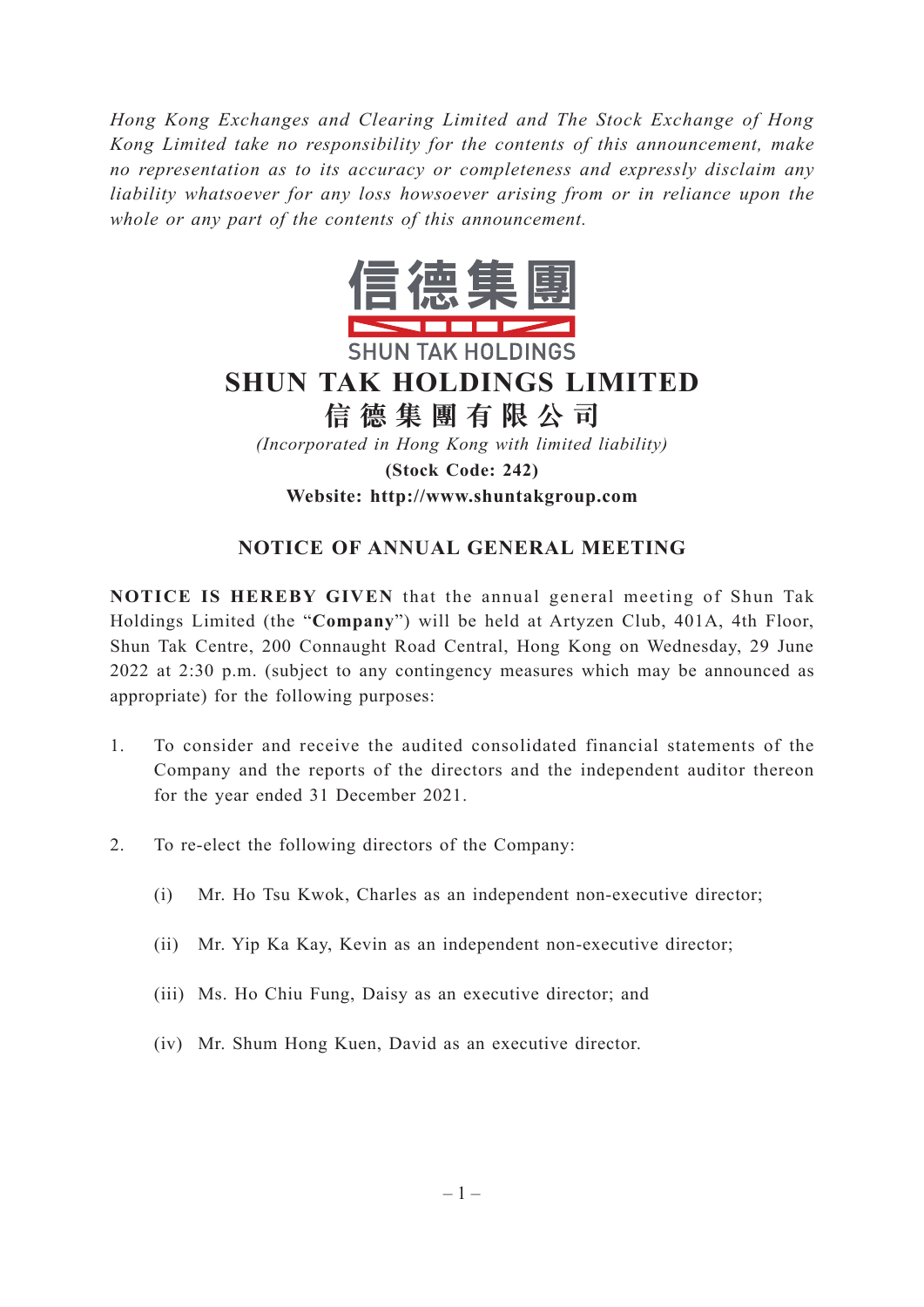3. To consider and, if thought fit, pass with or without amendments the following resolution as an ordinary resolution:

#### **ORDINARY RESOLUTION**

"**That** unless the shareholders of the Company in annual general meeting otherwise determine, the directors' fees for the year ending 31 December 2022 be fixed at HK\$500,000 for each independent non-executive director and HK\$50,000 for each other director."

4. To re-appoint PricewaterhouseCoopers as the auditor of the Company and to authorise the board of directors of the Company (the "**Board**") to fix its remuneration.

As special business, to consider and, if thought fit, pass with or without amendments the following resolutions as ordinary resolutions:

#### **ORDINARY RESOLUTIONS**

#### 5. "**That**:

- (a) subject to paragraph (b) of this Resolution, the exercise by the directors of the Company during the Relevant Period (as hereinafter defined) of all the powers of the Company to buy back shares of the Company in issue be and is hereby generally and unconditionally approved;
- (b) the total number of shares of the Company which may be bought back on The Stock Exchange of Hong Kong Limited (the "**Stock Exchange**") or any other stock exchange recognised for this purpose by the Securities and Futures Commission of Hong Kong and the Stock Exchange under the Hong Kong Code on Share Buy-backs pursuant to the approval in paragraph (a) of this Resolution shall not exceed 10 per cent. of the total number of shares of the Company in issue as at the date of the passing of this Resolution (subject to adjustment in the case of any subdivision and consolidation of the shares of the Company after the passing of this Resolution), and the said approval shall be limited accordingly; and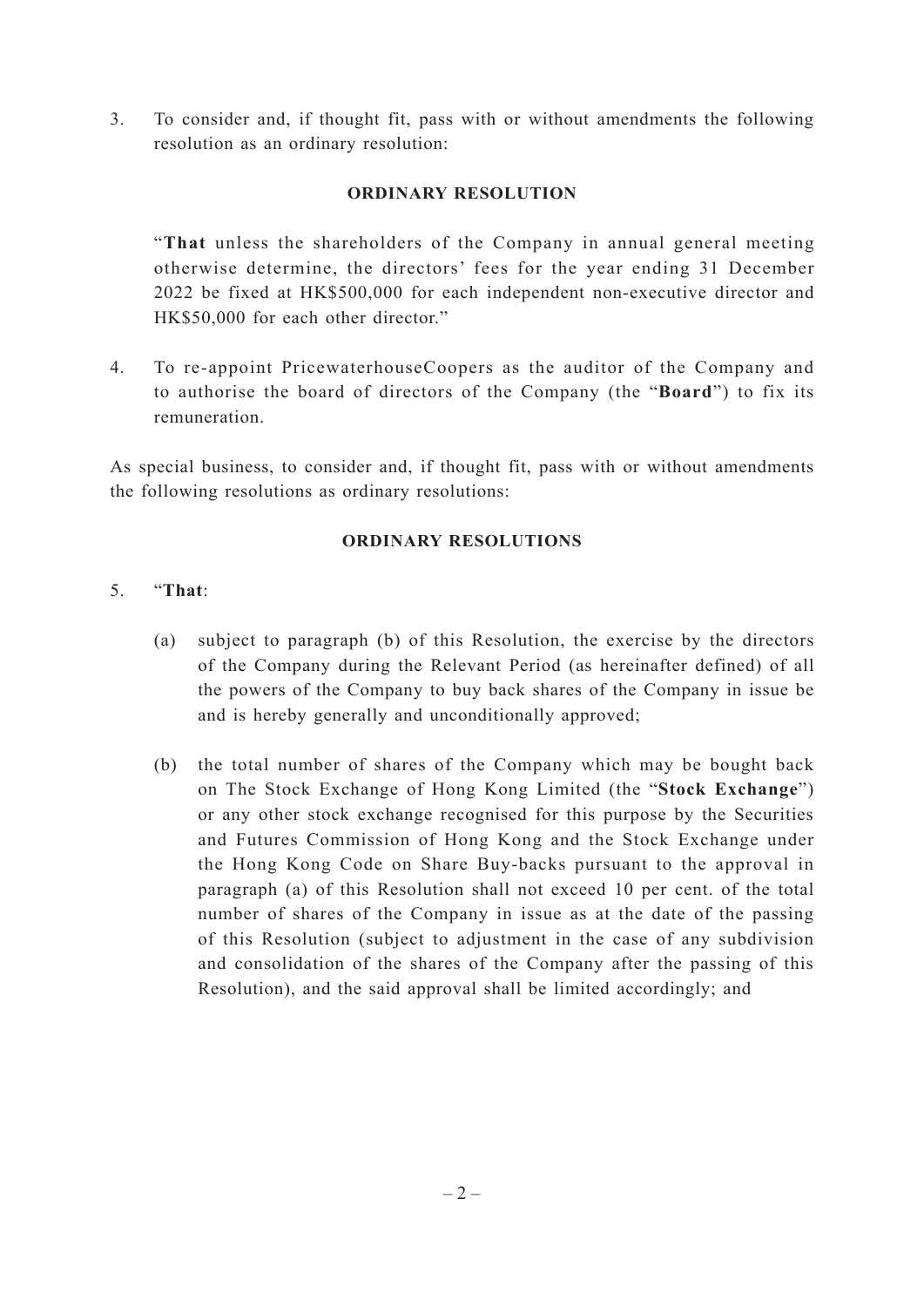(c) for the purposes of this Resolution:

"Relevant Period" means the period from the passing of this Resolution until whichever is the earlier of:

- i. the conclusion of the next annual general meeting of the Company;
- ii. the expiration of the period within which the next annual general meeting of the Company is required by law to be held; and
- iii. the revocation or variation of the authority given under this Resolution by ordinary resolution of the shareholders of the Company in general meeting."

### 6. "**That**:

- (a) subject to paragraph (c) of this Resolution and pursuant to Sections 140 and 141 of the Companies Ordinance, the exercise by the directors of the Company during the Relevant Period (as hereinafter defined) of all the powers of the Company to allot, issue and deal with additional shares in the Company and to make or grant offers, agreements and options (including warrants, bonds, debentures, notes and other securities which carry rights to subscribe for or are convertible into shares of the Company) which might require the exercise of such powers be and is hereby generally and unconditionally approved;
- (b) the approval in paragraph (a) of this Resolution shall authorise the directors of the Company during the Relevant Period to make or grant offers, agreements and options (including warrants, bonds, debentures, notes and other securities which carry rights to subscribe for or are convertible into shares of the Company) which might require the exercise of such powers after the end of the Relevant Period;
- (c) the total number of shares of the Company allotted or agreed conditionally or unconditionally to be allotted (whether pursuant to an option or otherwise) by the directors of the Company pursuant to the approval in paragraph (a) of this Resolution, other than pursuant to (i) a Rights Issue (as hereinafter defined), (ii) the exercise of any rights of subscription or conversion under the terms of any warrants, bonds, debentures, notes and other securities which carry rights to subscribe for or are convertible into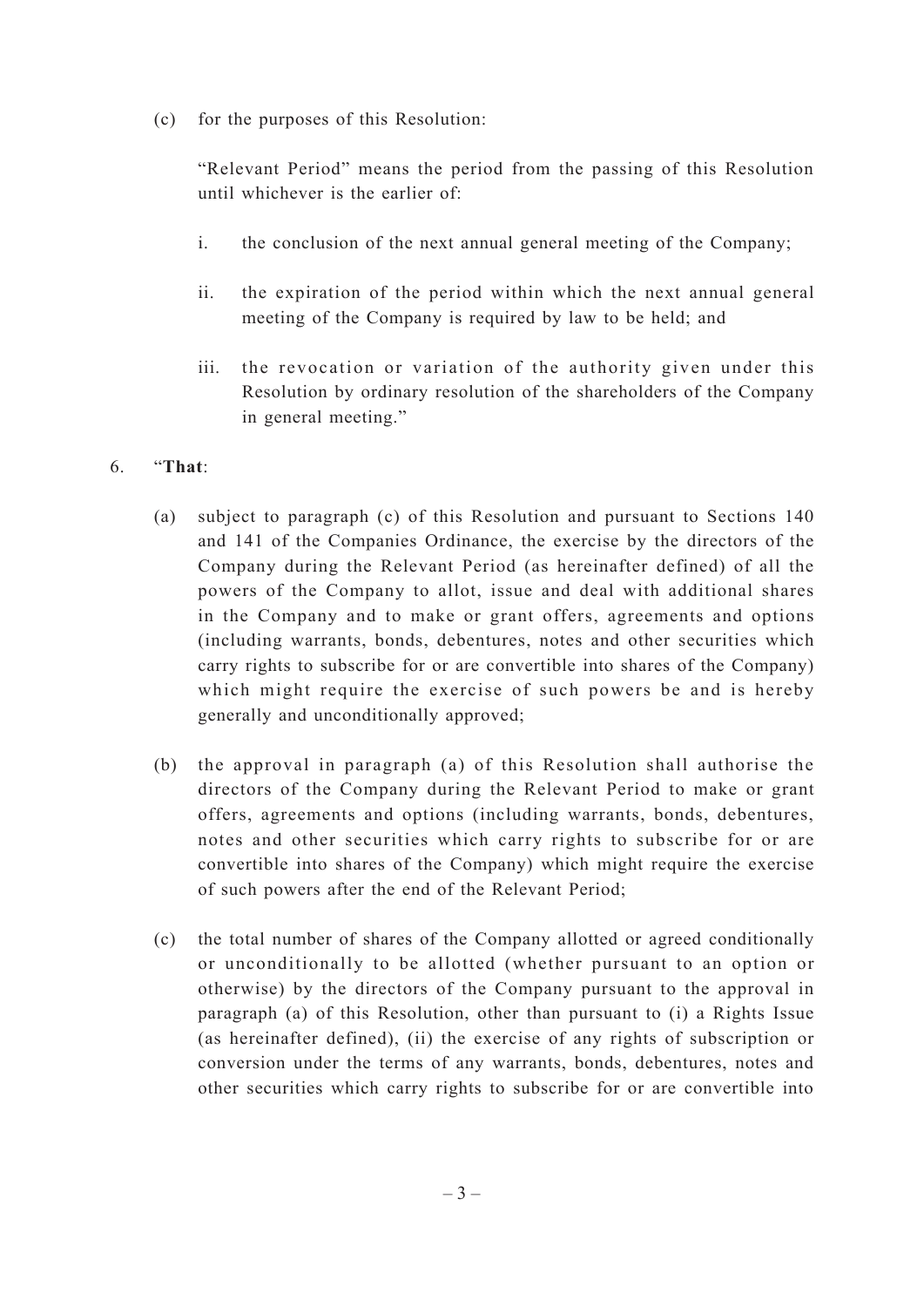shares of the Company, (iii) any option scheme or similar arrangement for the time being adopted or will be adopted for the grant or issue of shares or rights to acquire shares of the Company, or (iv) any scrip dividend or similar arrangement providing for the allotment of shares in lieu of the whole or part of a dividend on shares of the Company in accordance with the Articles of Association of the Company, shall not exceed 20 per cent. of the total number of shares of the Company in issue as at the date of the passing of this Resolution (subject to adjustment in the case of any subdivision and consolidation of the shares of the Company after the passing of this Resolution); and

(d) for the purposes of this Resolution:

"Relevant Period" means the period from the passing of this Resolution until whichever is the earlier of:

- i. the conclusion of the next annual general meeting of the Company;
- ii. the expiration of the period within which the next annual general meeting of the Company is required by law to be held; and
- iii. the revocation or variation of the authority given under this Resolution by ordinary resolution of the shareholders of the Company in general meeting.

"Rights Issue" means an offer of shares of the Company or issue of options, warrants or other securities giving the right to subscribe for shares of the Company, open for a period fixed by the directors of the Company to holders of shares whose names appear on the register of members of the Company (and, where appropriate, to holders of other securities entitled to the offer) on a fixed record date in proportion to their then holdings of such shares of the Company (or, where appropriate, such other securities), (subject in all cases to such exclusions or other arrangements as the directors of the Company may deem necessary or expedient in relation to fractional entitlements or having regard to any restrictions or obligations under the laws of, or the requirements of any recognised regulatory body or any stock exchange in, any territory applicable to the Company)."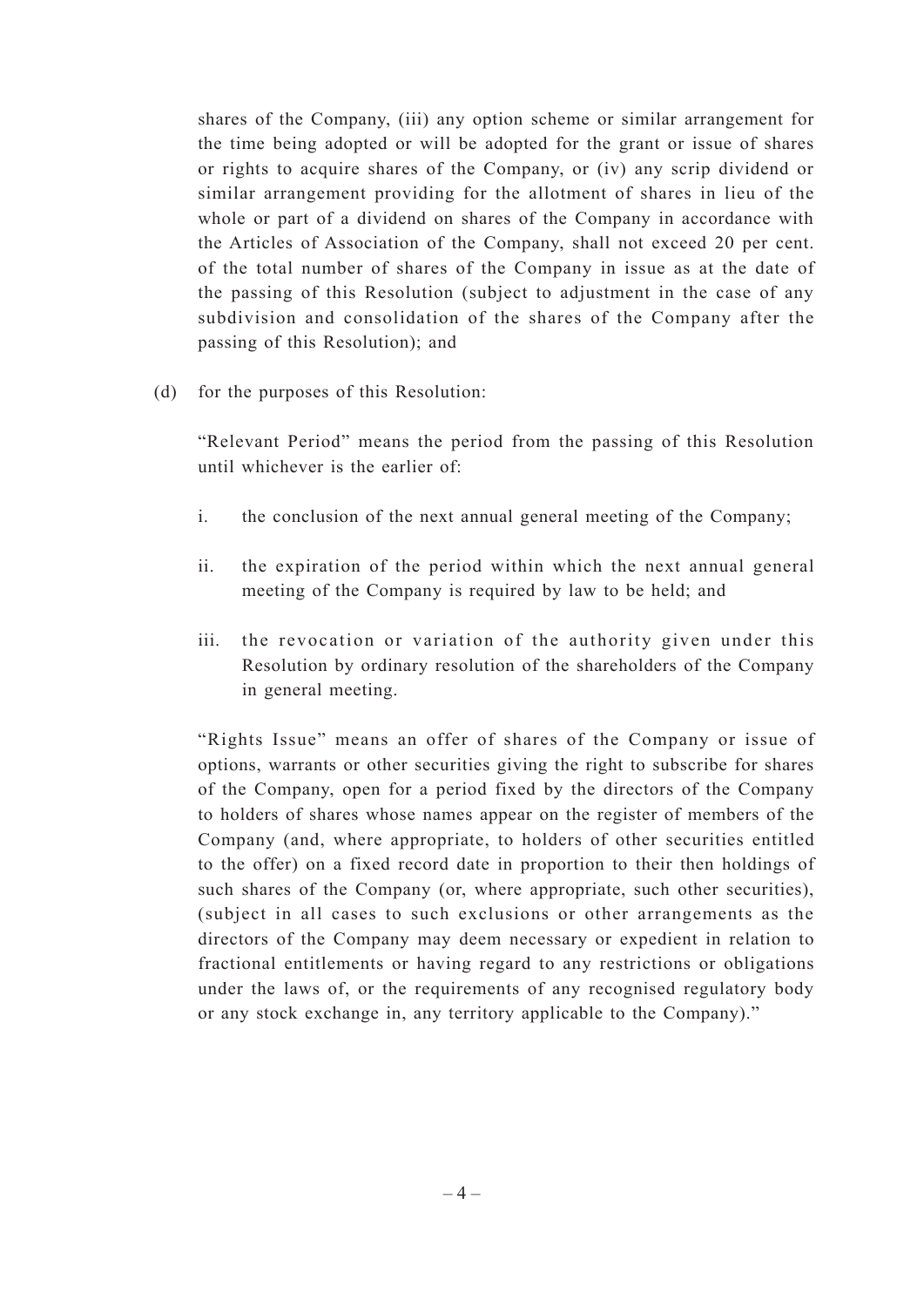- 7. "**That**, conditional upon the passing of Resolutions no. 5 and no. 6 set out in the notice convening this meeting, the total number of shares of the Company that may be allotted or agreed conditionally or unconditionally to be allotted by the directors of the Company pursuant to Resolution no. 6 set out in the notice convening this meeting be and is hereby extended by the addition thereto of a total number of shares of the Company bought back by the Company pursuant to Resolution no. 5 set out in the notice convening this meeting, provided that such extended number of shares shall not exceed 10 per cent. of total number of shares of the Company in issue as at the date of the passing of this Resolution (subject to adjustment in the case of any subdivision and consolidation of the shares of the Company after the passing of this Resolution)."
- 8. "**That**, subject to and conditional upon the Listing Committee of the Stock Exchange granting approval of the listing of, and permission to deal in, shares in the capital of the Company which may fall to be issued pursuant to the exercise of any options granted under the 2022 share option scheme of the Company, as defined and summarised in the circular dated 31 May 2022 of the Company (the rules of which are contained in the document marked "A" produced to the meeting and signed by the Chairman of this meeting for the purposes of identification) (the "**2022 Share Option Scheme**"), the 2022 Share Option Scheme be and is hereby approved and adopted by the Company and that the directors of the Company be and are hereby authorised to do all such acts and to enter into all such transactions, arrangements and agreements as may be necessary or expedient in order to give full effect to the 2022 Share Option Scheme including but without limitation:
	- (a) to administer the 2022 Share Option Scheme under which options will be granted to participants eligible under the 2022 Share Option Scheme to subscribe for shares of the Company;
	- (b) to modify and/or amend the 2022 Share Option Scheme from time to time provided that such modification and/or amendment is effected in accordance with the terms and provisions of the 2022 Share Option Scheme relating to modification and/or amendment;
	- (c) to issue and allot from time to time such number of shares in the capital of the Company as may be required to be issued and allotted pursuant to the exercise of the options granted under the 2022 Share Option Scheme;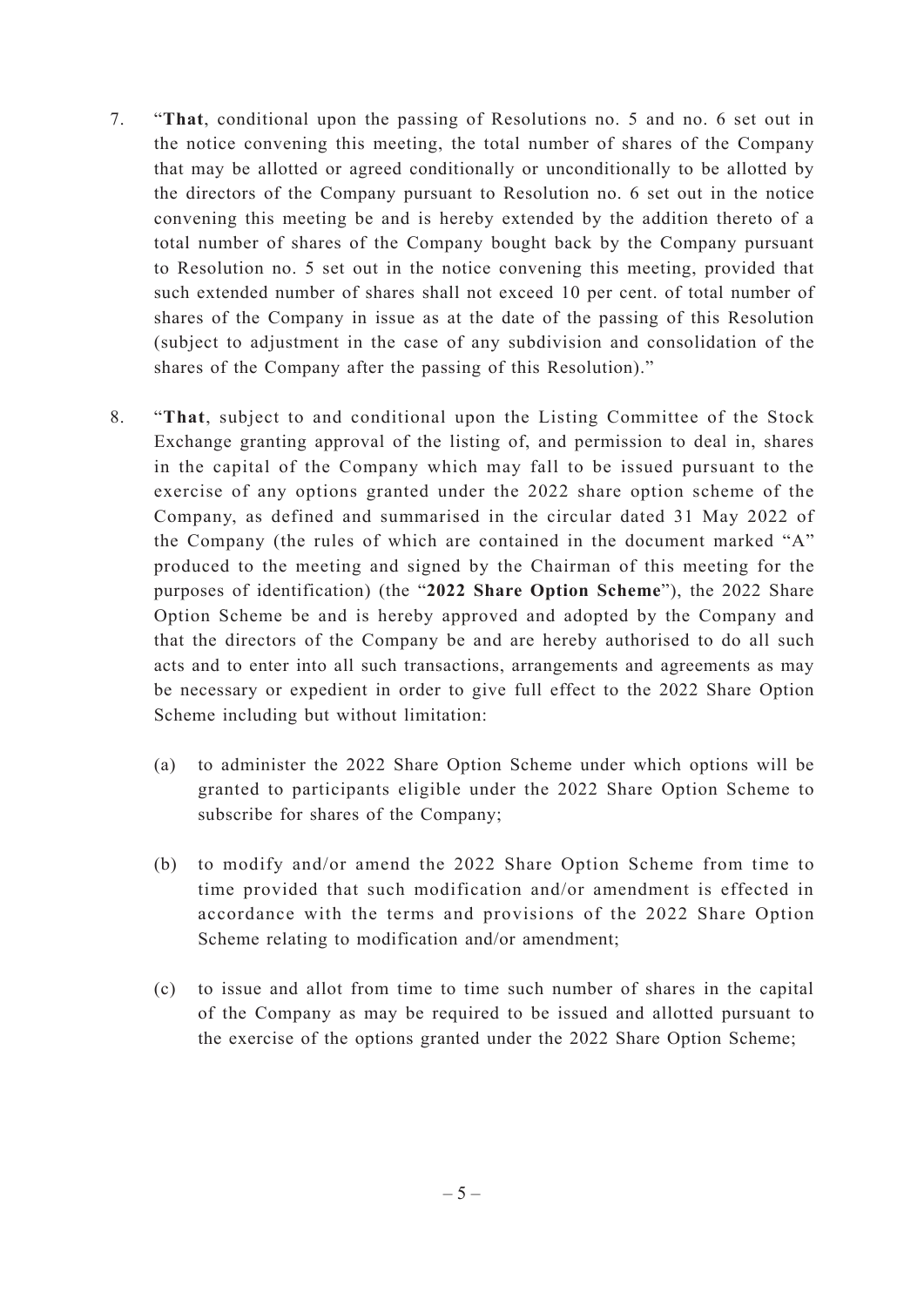- (d) to make application at the appropriate time or times to the Stock Exchange for listing of and permission to deal in any shares of the Company which may from time to time be issued and allotted pursuant to the exercise of the options granted under the 2022 Share Option Scheme; and
- (e) to consent, if it so deems fit and expedient, to such conditions, modifications and/or variations as may be required or imposed by the relevant authorities in relation to the 2022 Share Option Scheme."

By Order of the Board **Shun Tak Holdings Limited Angela Tsang** *Company Secretary*

Hong Kong, 31 May 2022

*Registered Office:* Penthouse 39th Floor, West Tower Shun Tak Centre 200 Connaught Road Central Hong Kong

*Notes:*

- i. A member of the Company entitled to attend and vote at the above annual general meeting is entitled to appoint one or more proxies to attend and, on a poll, vote in his/her stead. A proxy need not be a member of the Company.
- ii. In order to be valid, a form of proxy together with a power of attorney or other authority, if any, under which it is signed or a notarially certified copy of such power of attorney or other authority must be deposited at the Company's registered office not less than 48 hours before the time appointed for holding the above annual general meeting or any adjourned meeting thereof.
- iii. The register of members of the Company will be closed from Thursday, 23 June 2022 to Wednesday, 29 June 2022, both days inclusive, during which period no transfer of shares will be registered. In order to qualify for attending and voting at the above annual general meeting, all transfers accompanied by the relevant share certificates must be lodged with the Company's share registrar, Computershare Hong Kong Investor Services Limited, at Shops 1712-1716, 17th Floor, Hopewell Centre, 183 Queen's Road East, Wanchai, Hong Kong, not later than 4:30 p.m. on Wednesday, 22 June 2022.